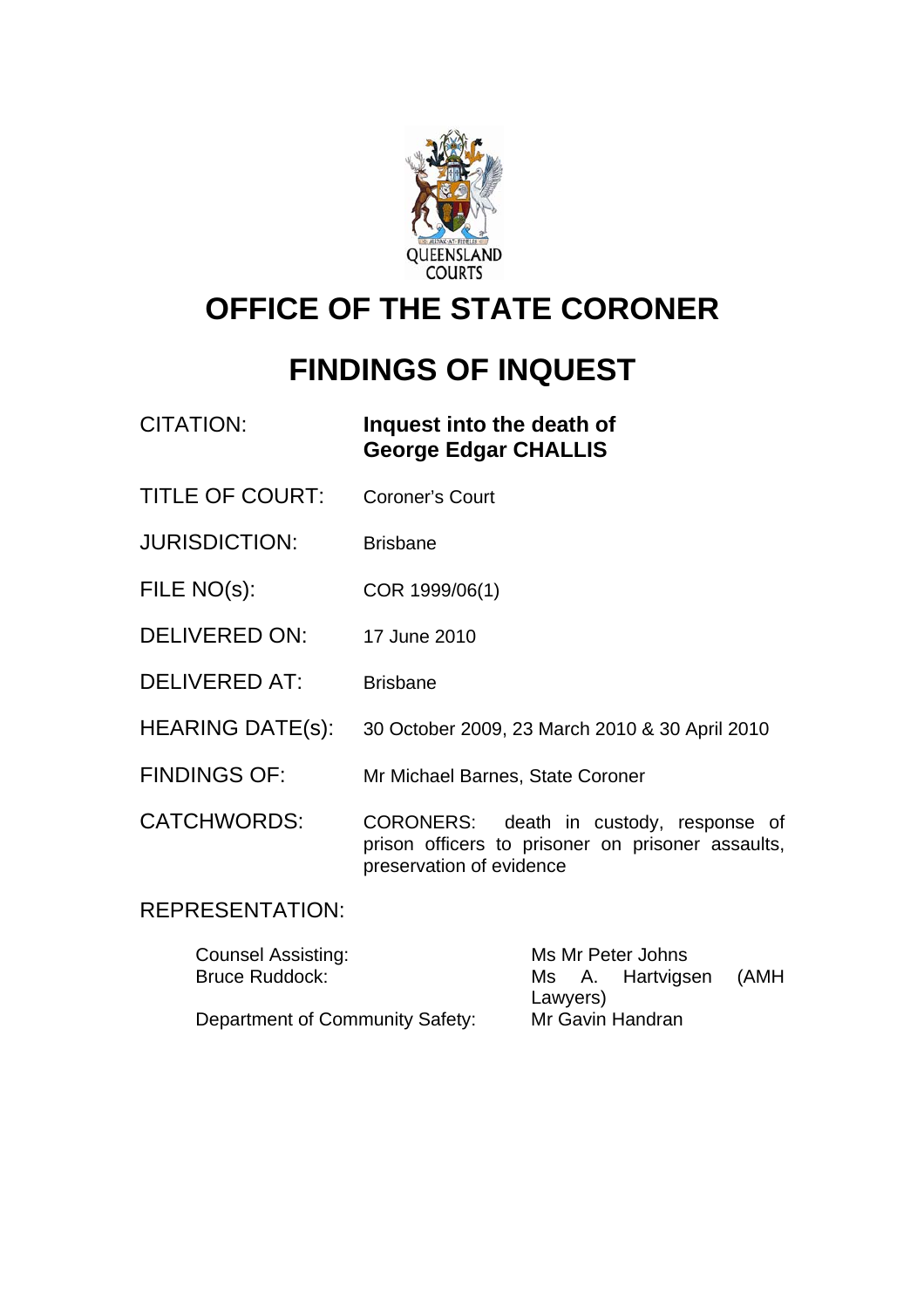#### **Table of contents**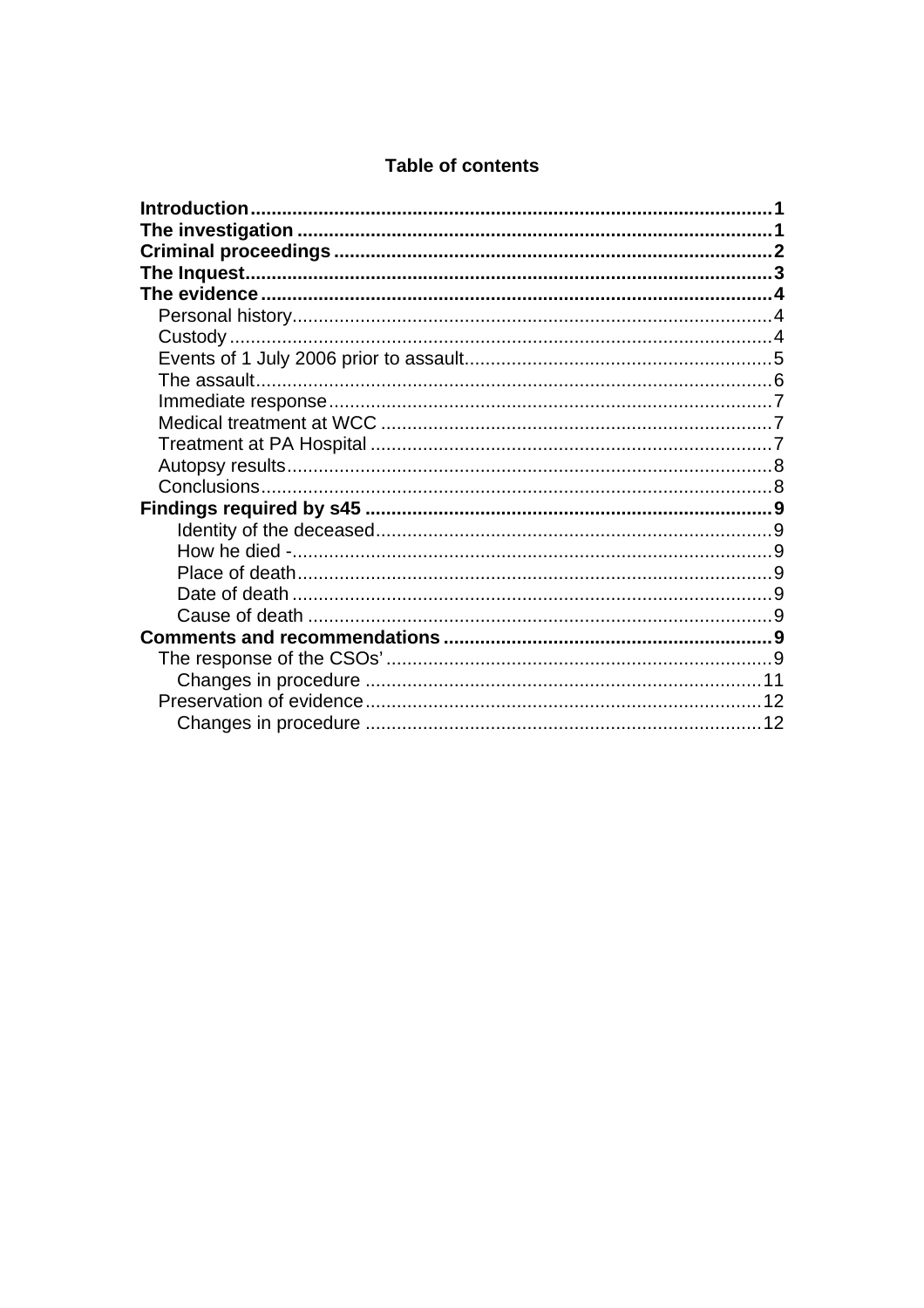<span id="page-2-0"></span>The *Coroners Act 2003* provides in s45 that when an inquest is held into a death in custody, the coroner's written findings must be given to the family of the person who died, each of the persons or organisations granted leave to appear at the inquest and to various officials with responsibility for the justice system. These are my findings in relation to the death of George Edgar Challis. They will be distributed in accordance with the requirements of the Act and posted on the web site of the Office of the State Coroner.

# **Introduction**

George Edgar Challis died on 12 July 2006, eleven days after being assaulted by another inmate at the Woodford Correctional Centre.

These findings

- confirm the identity of the deceased, how he died and the time, place and medical cause of his death;
- examine the events leading up to the assault and critique the actions of staff and management at Woodford Correctional Centre (WCC) against relevant policies in place at the time;
- consider the adequacy of the forensic and medical response by all relevant authorities to the assault on Mr Challis;
- determine whether the authorities charged with providing for the prisoner's protection and welfare adequately discharged those responsibilities; and
- consider whether any changes to procedures or policies could reduce the likelihood of deaths occurring in similar circumstances or otherwise contribute to public health and safety or the administration of justice.

# **The investigation**

The incident that resulted in Mr Challis' death was reported to the Corrective Services Investigation Unit (CSIU) approximately 1 hour after it occurred on 1 July 2006. A number of officers from that unit attended the scene at 4.00pm and were briefed by Corrective Services Officers (CSO's) and Senior Constable Dale Morrow of the Woodford police who had arrived at the prison within 30 minutes of the assault. The QPS investigation was carried out by Detective Sergeant Pamela Byles.

The scene of the assault, the scene of an earlier altercation and Mr Challis' cell were photographed, video-taped and forensically examined. Swabs were taken of apparent blood stains and various items of property seized for later examination.

All prisoners in the unit block were interviewed (both on the day and, again, 6 days later). Video-taped walk through interviews of the incident were conducted with the three CSO's who witnessed some or all of the assault.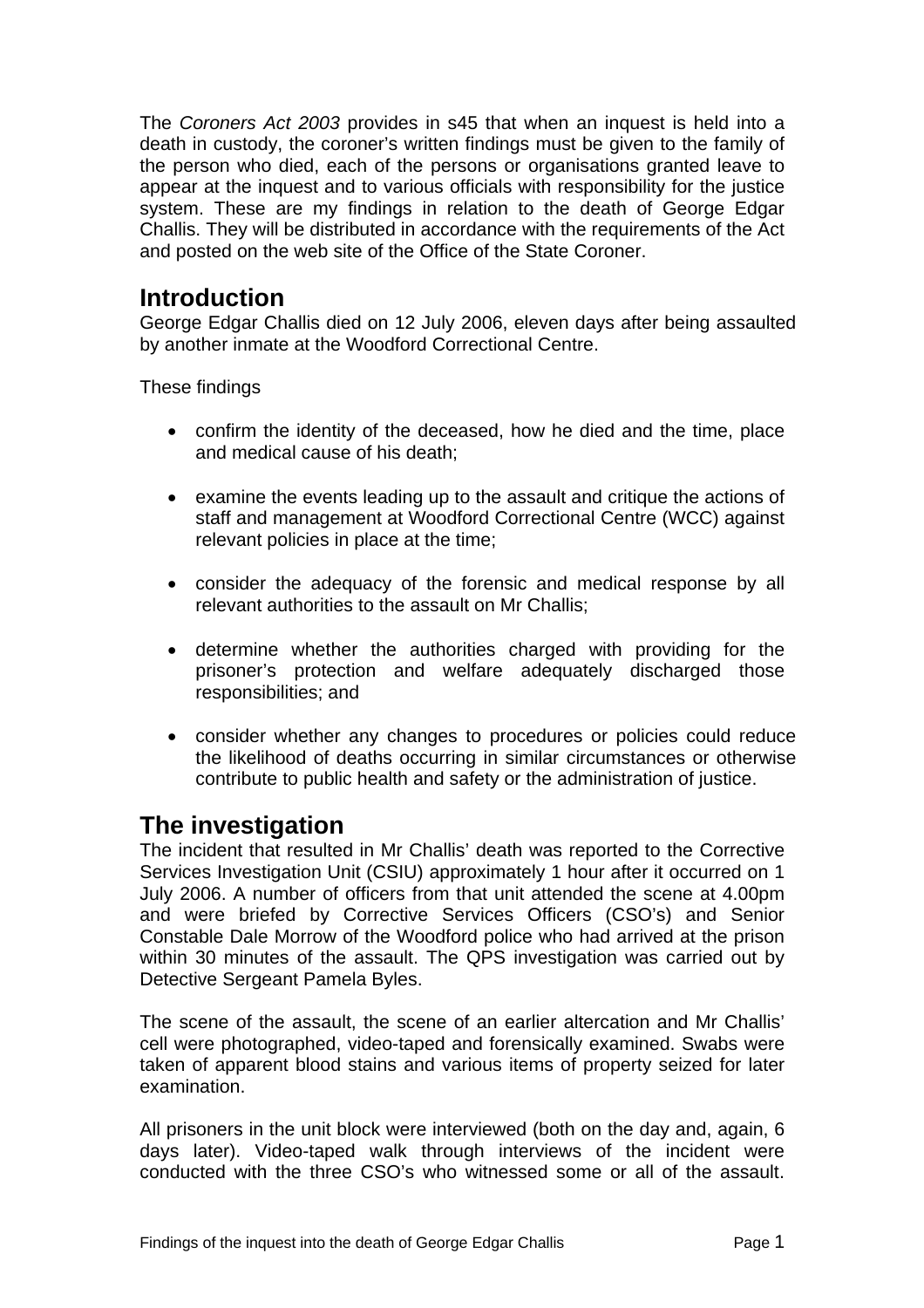<span id="page-3-0"></span>Statements were obtained from these officers and all other CSO's and management of WCC involved in the incident. Prison intelligence records concerning both prisoners were seized and statements taken from intelligence officers.

The prisoner who assaulted Mr Challis, Alexandre Richmond-Sinclair, declined to answer questions in an interview. Injuries to Mr Richmond-Sinclair's body (his hands in particular) were photographed and his cell examined. Intelligence officers at WCC later recorded discussions between Mr Richmond-Sinclair and his mother during a prison visit. DNA samples were taken and he was charged with the murder of Mr Challis.

Statements were later taken from WCC nursing staff, paramedics and PA Hospital staff in relation to their treatment of Mr Challis. Mr Challis' sisters, Dianne Sullivan and Sandra Honey, were contacted by the investigating officer and statements obtained.

CCTV recordings, movement registers and incident reports relevant to the incident were seized from Wolston Correctional Centre. Mr Challis' and Mr Richmond-Sinclair's professional management files, detention files and medical files were seized. All medical records from the PA hospital were obtained. Records concerning earlier incarceration of both prisoners were located and seized.

I find that the investigation into this matter was thoroughly and professionally conducted. I commend the CSIU, and in particular Detective Sergeant Byles, for these efforts.

A failure on the part of some CSO's to follow procedures designed to ensure the preservation of evidence in the minutes following the assault had the potential to jeopardise the integrity of the investigation. Fortunately, no relevant evidence was lost. I will comment on that aspect later in these findings.

An investigation into the incident was commissioned pursuant to s.219 of the *Corrective Services Act* 2000. I have had regard to the findings made as a result of that investigation. It appears to have incorporated a thorough review of relevant policy and procedure. I will also comment on the recommendations made as part of that investigation and the extent to which they have been adopted.

## **Criminal proceedings**

On 28 July 2008 Mr Richmond-Sinclair was convicted of the manslaughter of Mr Challis following a 7 day trial. On 21 August 2008 he was sentenced to a term of imprisonment of 12 years. He was sentenced on the basis he had caused the death of Mr Challis by stomping on his head (rather than by causing him to fall which had been an alternate possibility raised at trial). The trial judge found that when stomping on Mr Challis' head the intent had been to cause grievous bodily harm and that the jury had therefore found Mr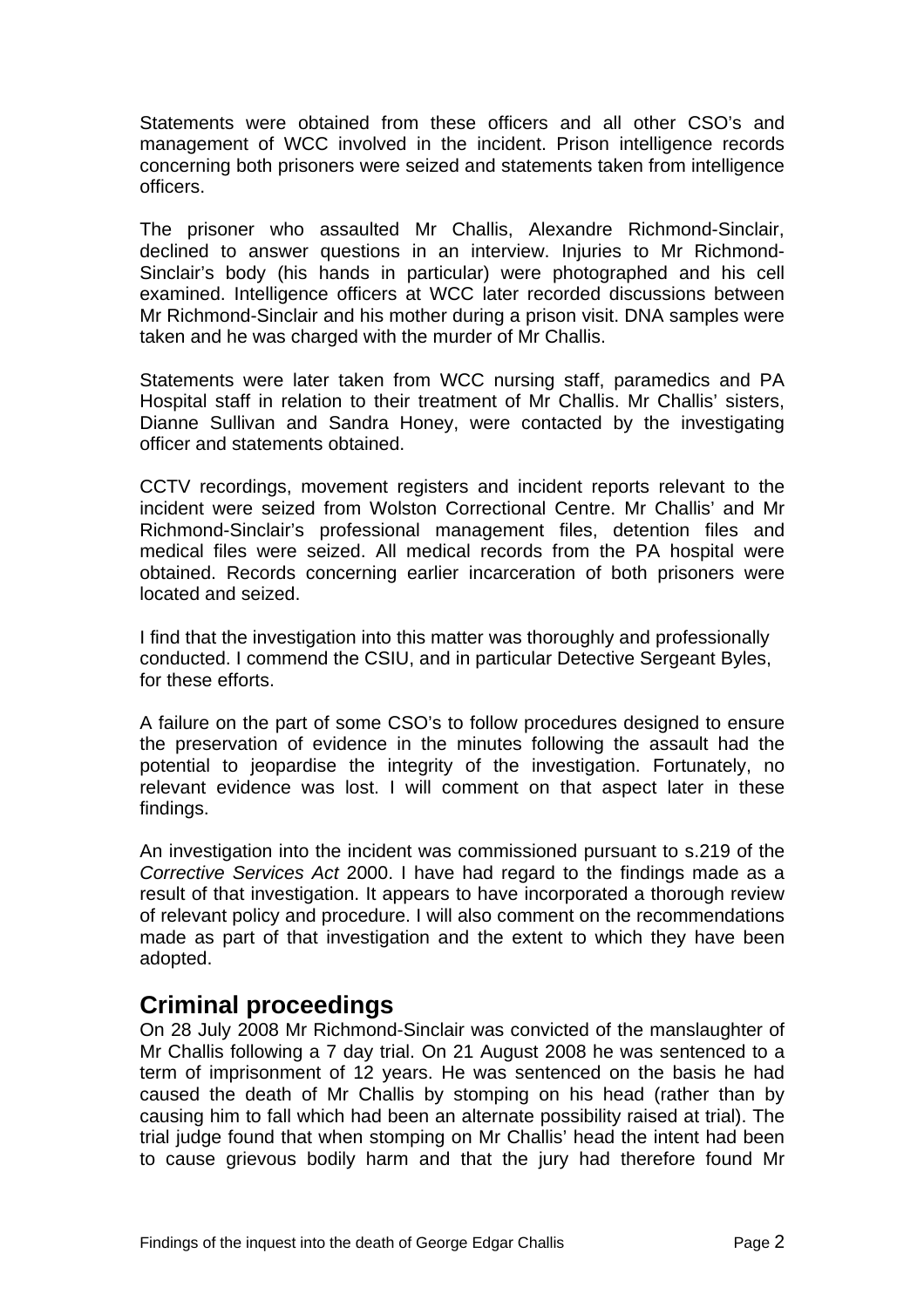<span id="page-4-0"></span>Richmond-Sinclair guilty of the offence of manslaughter on the basis that he had been provoked by Mr Challis in the moments before the final assault.

I have given consideration to the transcripts of the trial and the sentencing remarks. These findings accede to the findings of fact made in those proceedings insofar as the specifics of the assault on Mr Challis are concerned. In this jurisdiction, however, it is my duty to examine a wider set of facts than may have been relevant to the criminal prosecution in order to consider the issue of safety for prisoners and staff at WCC.

# **The Inquest**

An inquest was held in Brisbane on 23 March and 30 April 2010. In accordance with the requirements of the Act it did not commence until all criminal proceedings in which the cause of Mr Challis' death was in question were completed. Mr Johns was appointed as counsel to assist me with the inquest. Leave to appear was granted to the Department of Community Safety, the successor of the Department of Corrective Services. The Court heard oral evidence from the investigating officer and three witnesses to the assault; one being a prisoner and the others corrective services officers. The General Manager and Assistant General Manager of WCC and the Acting Deputy Commissioner for Custodial Operations, Department of Community Safety also gave evidence in relation to issues of policy and training.

All of the statements, records of interview, medical records, photographs and materials gathered during the investigation were tendered at the inquest.

I determined that the evidence contained in this material and the further evidence provided by way of oral evidence was sufficient to enable me to make the findings required by the Act. Counsel Assisting submitted there was no forensic purpose to be served by calling any further witnesses to give oral evidence in light of the evidence already given at the preceding criminal trial.

A copy of the police investigation report was provided to Mr Challis' family via his sister, Ms Sandra Honey. Ms Honey and other family members attended the pre-inquest conference and the inquest proper. I thank them for their detailed consideration of the material and the issues they have raised constructively with counsel assisting.

At the commencement of the inquest, counsel for the Department of Community Safety made a public apology to the family of the dead man. Although the basis for the apology was not stated, as the department has taken disciplinary action against two officers peripherally involved in the fatal incident, I took the apology to be implicit acceptance that those officers could have responded to the incident more effectively and perhaps prevented the death. In her statement to the court Mr Challis' sister dismissed the apology, seemingly because prison management had failed to respond to her requests for information about the incident soon after it occurred. While I can understand her resentment of that, I nonetheless believe the department's apology was a genuine recognition that its officers had not performed as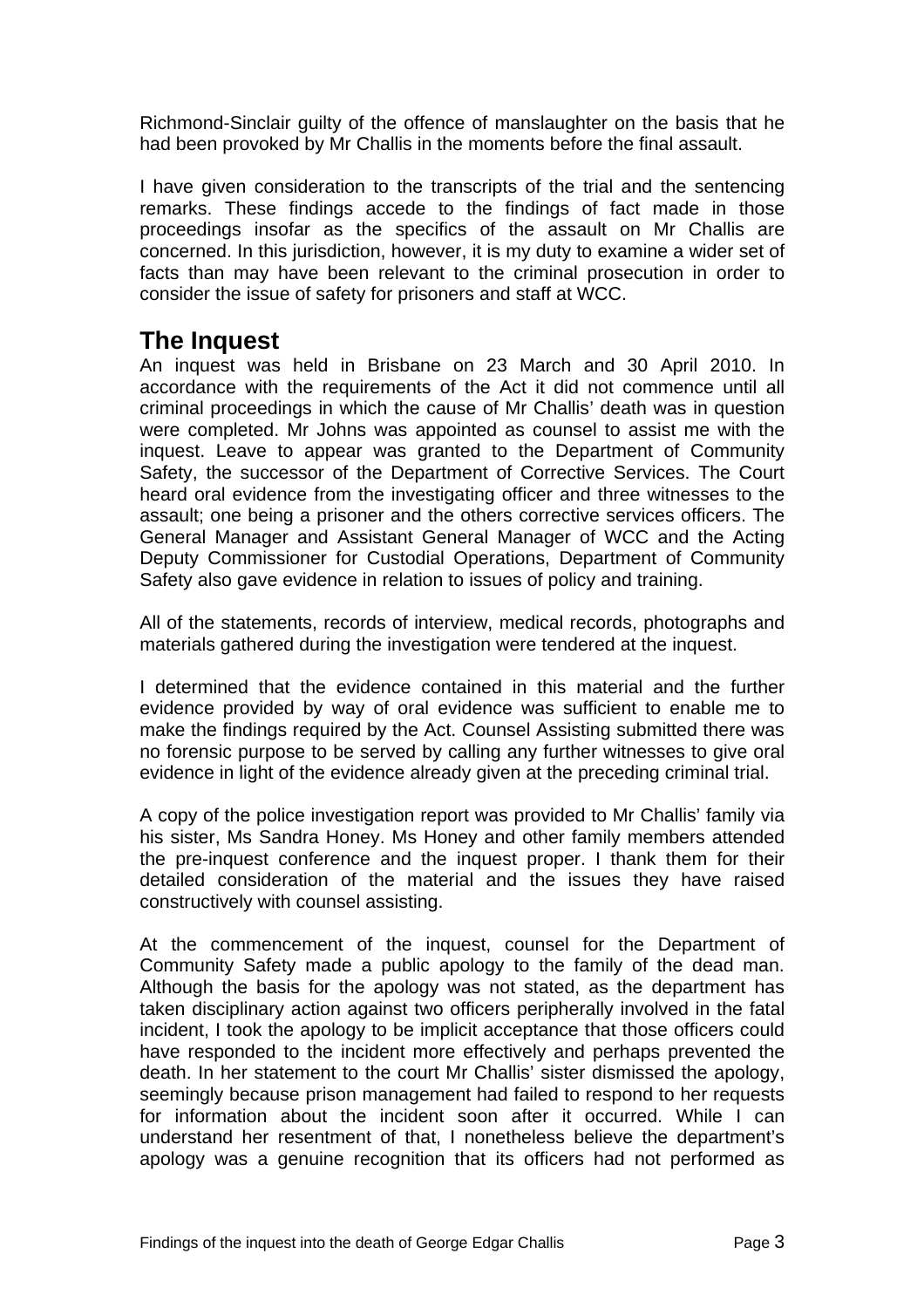<span id="page-5-0"></span>would be expected. Official acknowledgment of that was commendable in my view.

## **The evidence**

I turn now to the evidence. Of course, I cannot even summarise all of the information contained in the exhibits but I consider it appropriate to record in these reasons, the evidence I believe is necessary to understand the findings I have made.

#### *Personal history*

George Challis was born in Brisbane on 17 September 1965, the youngest of four children of George Snr and Pearlie Challis. Mr Challis grew up with his family at Toowong and attended St. Ignatius primary school and later Toowong and Kelvin Grove State High Schools. He suffered from dyslexia which led to poor academic performance and, in the view of his sister, poor self esteem. This improved somewhat when Mr Challis moved with his sister and brother-in-law to a property near Mackay at the age of 15.

On moving back to Brisbane Mr Challis did some laboring work and soon became involved in drug use which extended to the regular injection of heroin. His criminal history developed from 1983 onwards in a manner one would, unfortunately, expect to accompany ongoing drug use.

Mr Challis made attempts at drug rehabilitation with none being successful, although his most recent attempt showed more promise than most. He maintained a good relationship with his siblings and had been visited by his sister Diane and her husband Barry in prison shortly before his death.

The very detailed statements provided by Mr Challis' family members reflecting on his life paint a picture of a man who was very much loved and continues to be sadly missed.

## *Custody*

Mr Challis was imprisoned at WCC after being refused bail and remanded in custody on a large number of property and dishonesty charges. He had spent significant periods in custody for predominantly property offences since 1986. His prisoner case reports and case notes show that at least since 2005 he was regarded as a quiet and well regarded prisoner, but for one allegation of abuse of staff.

Mr Richmond-Sinclair was on remand for charges of breaching an intensive correction order, imposed for offences of armed robbery and wilful damage. Records show that he had been involved in fighting with another prisoner in April 2003. Case notes from his time in custody indicate a sometimes demanding or abusive attitude and describe a person who has difficulty communicating with others in group settings.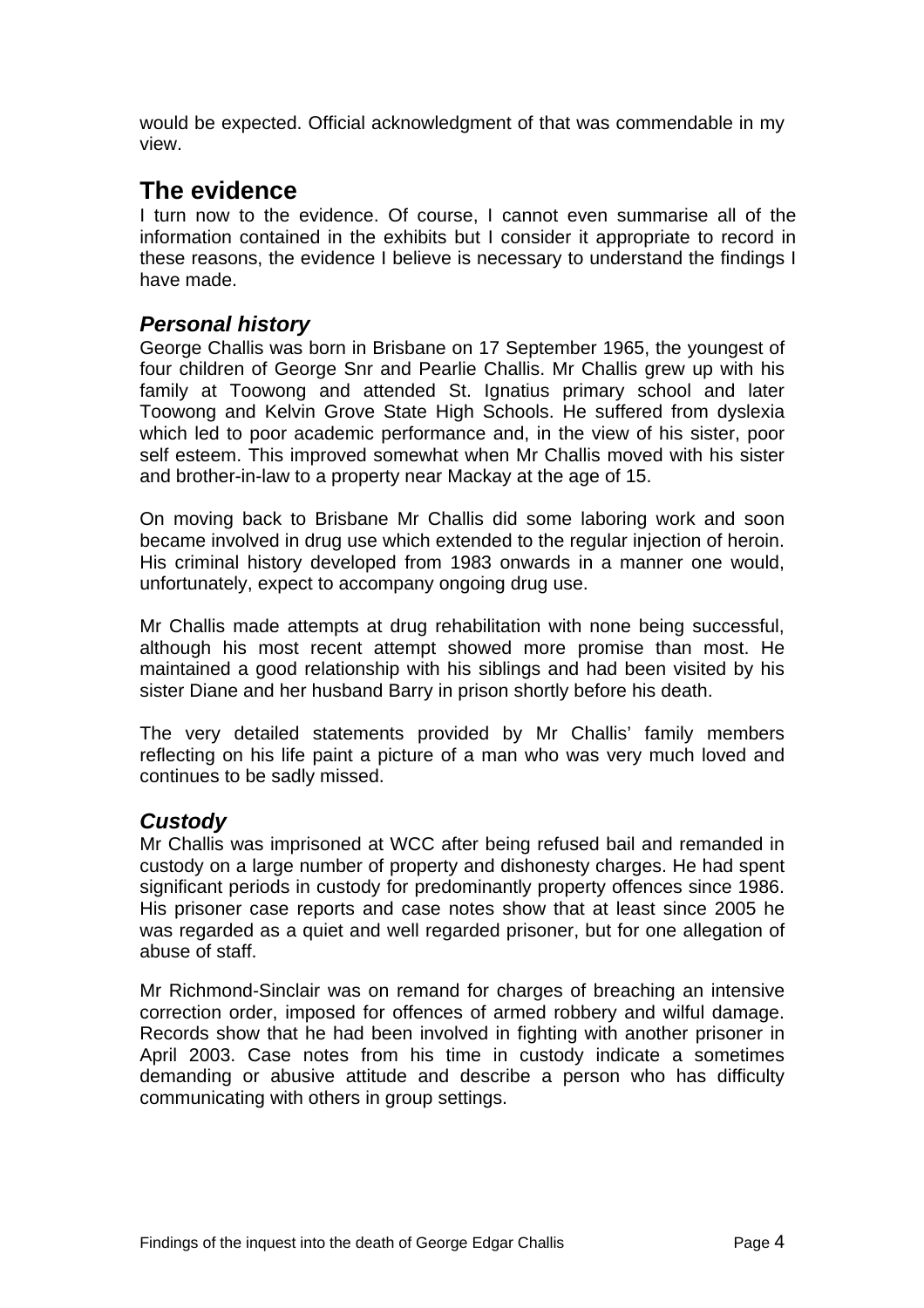## <span id="page-6-0"></span>*Events of 1 July 2006 prior to assault*

There is no evidence to suggest that prior to 1 July 2006 Mr Challis and Mr Richmond-Sinclair had any connection or personal history other than being prisoners in unit N13 at WCC. Unit N13 accommodates up to 35 sentenced and remand prisoners. At the relevant time it housed 6 remand and 28 sentenced prisoners.

At around 11:00am on 1 July 2006 it appears there was a heated discussion or argument between Mr Challis and Mr Richmond-Sinclair. The details of this are scant and for the purposes of Mr Richmond-Sinclair's criminal trial it was regarded as background only. The trial judge specifically rejected a suggestion that Mr Challis had hit Mr Richmond-Sinclair's head against a fence on this occasion.

In the early afternoon of the same day, the prisoners, including Messrs Challis and Richmond-Sinclair, were in the exercise yard of Unit N13. The adjoining CSO station is constructed to oversee both units N12 and N13. Each unit is assigned an officer and the two CSO's share the assistance of a support officer. At the material time the officers' station contained CSO's Bruce Ruddock (N13 Unit Officer), Ian Janson (N12 Unit Officer) and Denise Musgrove (N12/N13 Support Officer).

At about 1.49pm CSO Janson observed Mr Richmond-Sinclair throw two punches hitting Mr Challis in the face. It now seems that this was the culmination of an argument in which Mr Challis was heard to ask, '*Why did you call me a maggot?'*. In her evidence at the criminal trial, CSO Musgrove stated that she had observed Mr Challis on the ground of the exercise yard having seemingly been knocked over.

CSO Ruddock, having been alerted to the incident tapped on the officer station window and ordered the prisoners to stop. Further verbal exchanges between Challis and Richmond-Sinclair took place before the prisoners entered the unit.

CSO's Janson and Musgrove recall seeing another prisoner intervene in the altercation around the same time as the tap on the window took place. They gave varying accounts of the other prisoner having an arm on or around Mr Challis seemingly guiding him back into the unit. CSO Ruddock did not recall the involvement of that third prisoner.

Mr Richmond-Sinclair was the first to enter the unit followed very shortly afterwards by Mr Challis. At the inquest Mr Ruddock estimated that it might have taken up to a minute between his tapping on the window and the prisoners arriving at the officers' station inside the unit. I accept this as a reasonable estimate having regard to the distances involved and the accounts of the other officers. During this period the three CSO's remained inside their station.

In his evidence at the inquest CSO Ruddock stated that he spoke to the two prisoners as they entered the unit from the exercise yard, that he asked them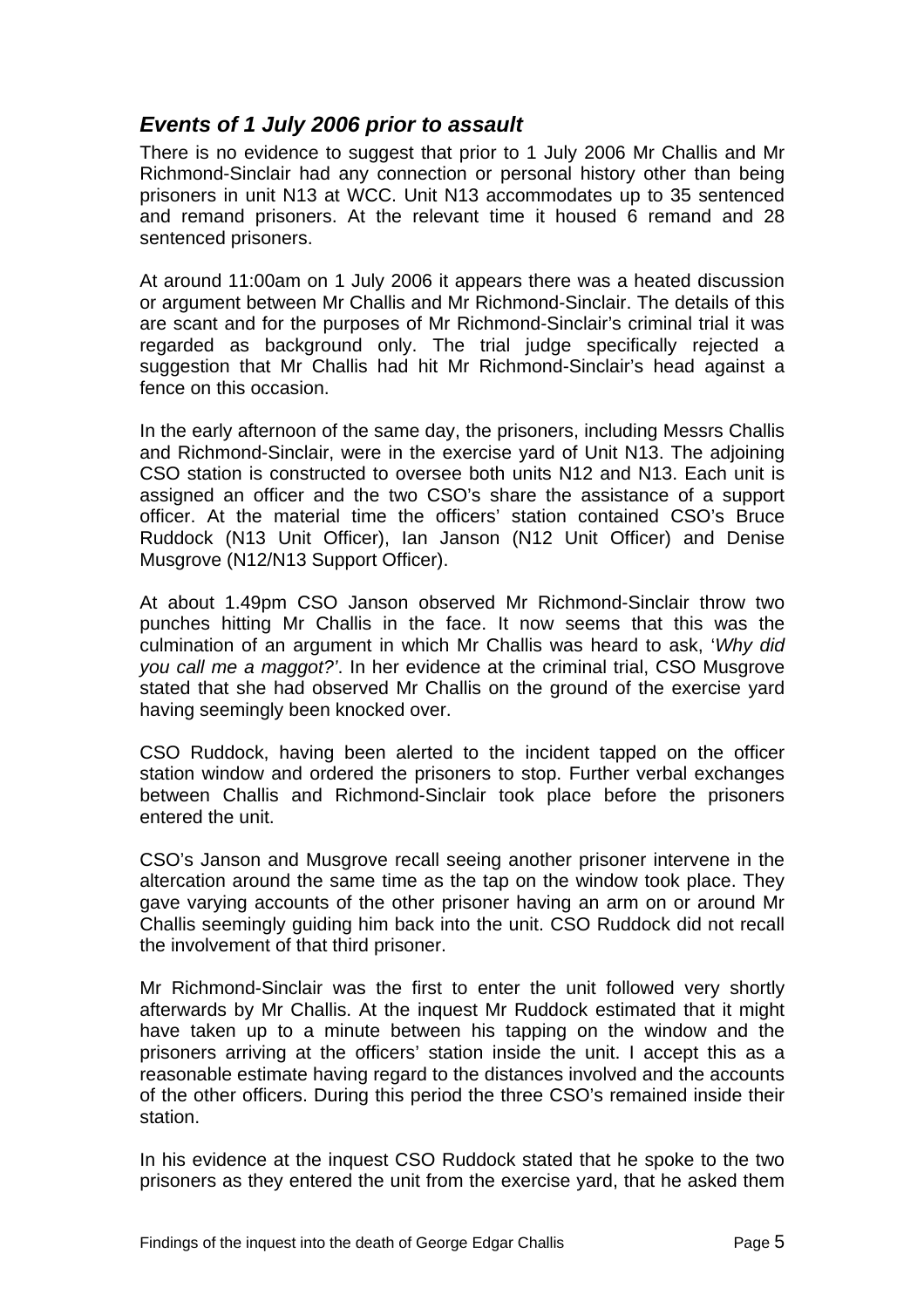<span id="page-7-0"></span>if there was any trouble and was told by them that there was no problem. This, was the first he had mentioned any such conversation. In several previous accounts and on his initial account at the inquest, CSO Ruddock referred only to his giving instructions to the prisoners. I am of the view that he did speak to the two prisoners but that it was only to tell them they were to be locked in their cells.

Mr Challis and Mr Richmond-Sinclair seemingly did not immediately comply with the direction they had been given. It seems they initially walked away from the officers' station in different directions. Electronic records show their cells doors (number 22 and number 28 respectively) were enabled at 13:51:43 hours. The CSO's were not certain as to what if any injuries had been sustained by Mr Challis at this point.

## *The assault*

Once inside the unit Mr Richmond-Sinclair went to the kitchen area. Mr Challis was then observed to approach and speak to him. At the inquest CSO Ruddock estimated that up to another minute had passed between his ordering the prisoners to their cells and the two prisoners again coming together. The three CSO's were still in the officers' station at this time. After making a call for the two cell doors to be opened, CSO Ruddock says his intention was to enter the unit and interview the two prisoners in order to obtain further details about the altercation. At the inquest he took the position that his execution of this intended course of action had not been unduly tardy despite his evidence of there having been up to two minutes pass.

CSO's Ruddock and Janson then observed Mr Richmond-Sinclair grab Mr Challis by his clothing and drag him several metres past some cell doors. It appeared at this point Mr Challis was attempting to get away but he was hit twice in the face area by Richmond-Sinclair before falling to the floor.

CSO Musgrove unlocked the day room door to gain access to unit N13. There is conflicting evidence over exactly when this happened. The inspectors appointed under the Corrective Services Act interrogated the electronic locking system and established that the airlock to the unit had been opened at 13:54:44 hours. However I accept the evidence of the two CSOs who said they entered the unit through a door without electrical locking and that the time referred to by the inspectors was the time other officers who responded to the unit officer's call for assistance entered the unit.

At the inquest various time estimates were heard as to the period from when Mr Challis was first assaulted in the exercise yard until when the second assault commenced. Considering all of the evidence I am of the view the best estimate is about 3 minutes. Importantly, it was clear on the evidence that had CSO Ruddock, who was in charge of Unit N13, decided to enter after being advised of the initial assault, he would have been in the unit well before the second assault commenced.

CSO's Janson and Ruddock rushed into the unit after the assault commenced and saw Mr Richmond-Sinclair kick Mr Challis with his right foot before raising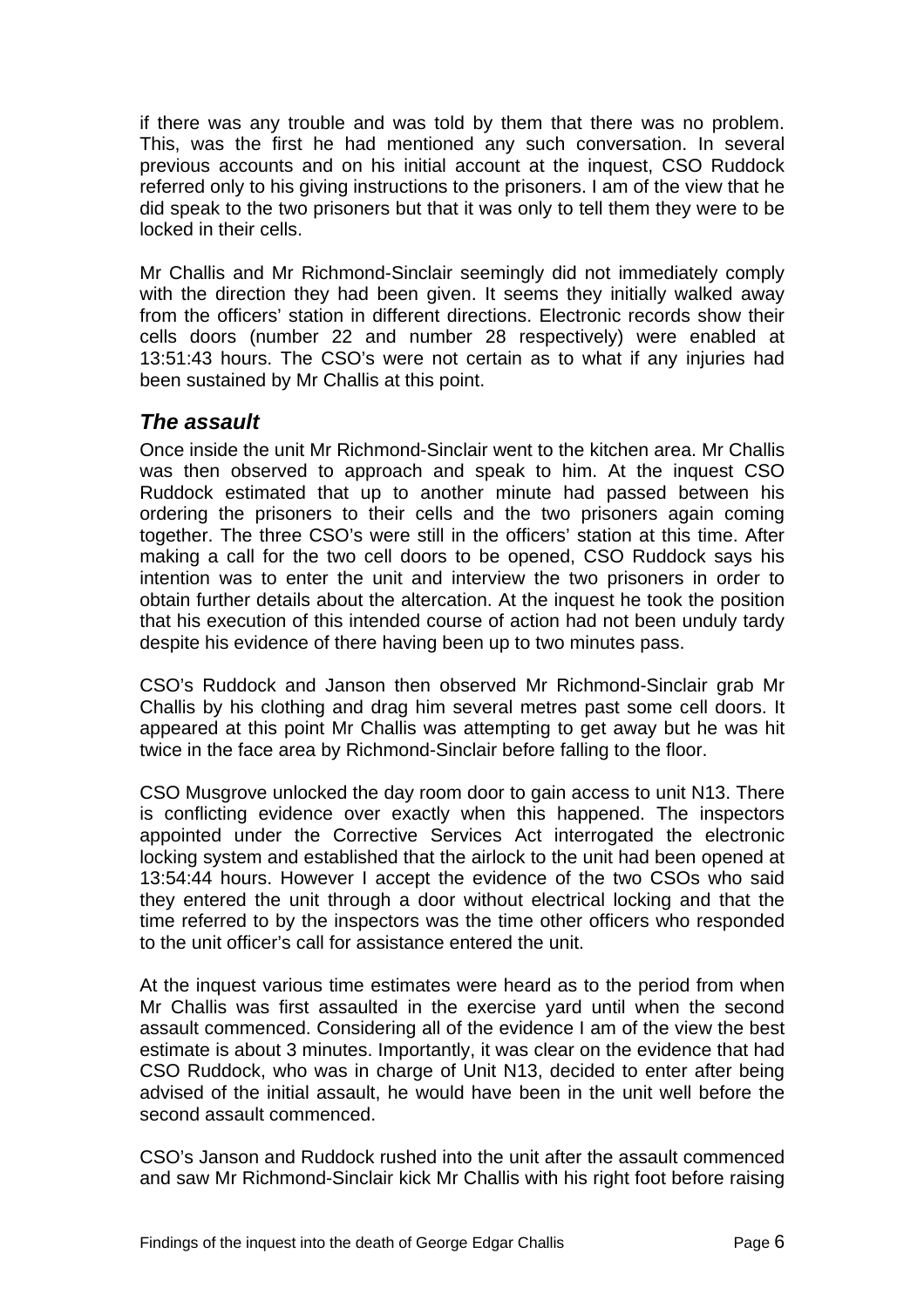<span id="page-8-0"></span>his right leg and bringing it down in a sharp motion on Mr Challis' head. Mr Richmond-Sinclair was sentenced on the basis that he had again attempted to kick Mr Challis but on this occasion missed.

#### *Immediate response*

CSO Janson immediately called a 'code blue' and directed Mr Richmond-Sinclair to go to his cell. He complied with this after obtaining some food and drink from the kitchen.

Broadcast of the 'code blue' resulted in prompt assistance from other CSO's and two registered nurses. After assessment by the nurses Queensland Ambulance were called with their records showing that this occurred at 1:58pm.

Supervisor Jeff Kajewski organised for preservation of the scene and directed that Mr Richmond-Sinclair be handcuffed and escorted to the health centre for examination. He complained of sore hands and feet and in his discussion with CSO's made comments to the effect of, '*I'm fucked now aren't I?*' He was strip searched and his clothes bagged as evidence. He was then taken to the detention unit, where, remarkably, he was allowed to shower.

#### *Medical treatment at WCC*

QAS officers arrived shortly after 2.00pm and found Mr Challis to be bleeding from the back of the skull, right ear and nose. He had a Glasgow Coma Scale rating of 7, was vomiting and had an obstructed airway. A request was made for a Careflight helicopter to attend for the purposes of an emergency medical evacuation. A cervical collar was applied and high flow oxygen administered.

The Careflight helicopter arrived at 2:38pm and Dr Michael Thompson gained intravenous access via the left external jugular vein. Previous attempts by other medical personnel had been unsuccessful, possibly due to Mr Challis' history of intravenous drug use. Mr Challis was intubated by a rapid sequence induction. This was done to control his airway and prevent secondary brain injury due to his being unconscious. He was then transported in a sedated, ventilated and paralysed state via ambulance and then helicopter to the PA Hospital; leaving WCC at 4:01pm.

## *Treatment at PA Hospital*

On arrival at the PA Hospital an initial CT scan showed a left 6mm subdural haemorrhage with a smaller subdural haemorrhage and left arachnoid haemorrhage with fracture of the right petrous temporal bone. Mr Challis underwent an operation at which time his brain was observed to be contused, particularly in the temporal lobes. Post-operatively he had raised inter-cranial pressure and was managed in the ICU over the course of the next few days.

As early as 5 July CT scans showed the brain herniating through his craniotomy site and he continued to have refractory inter-cranial hypertension with high inter-cranial pressures. At that stage the neurosurgical opinion was that no further operative intervention was suitable.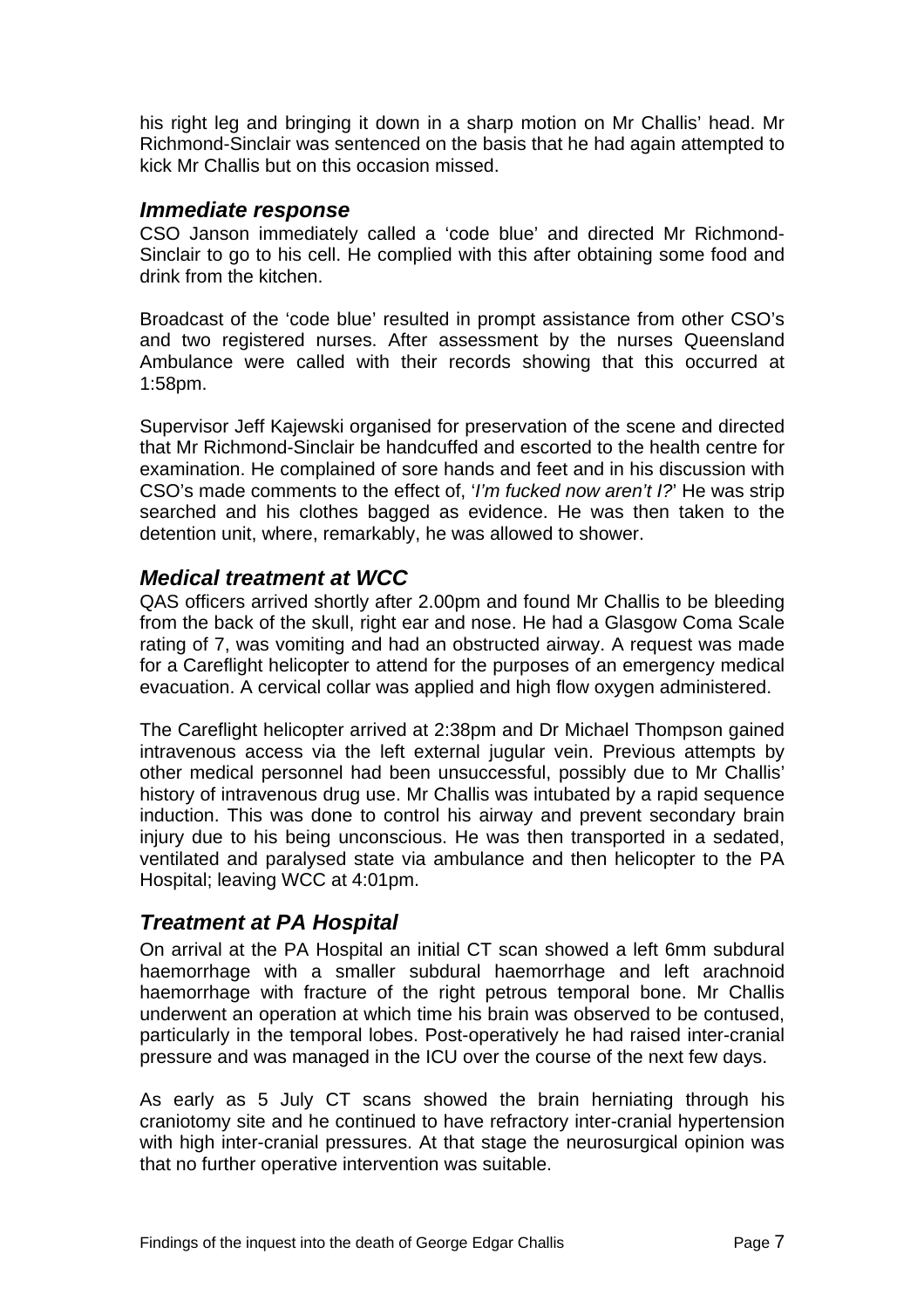<span id="page-9-0"></span>Inter-cranial pressure remained at high levels through to 11 July at which time intensive care specialist, Dr David Cook, in consultation with colleagues, decided to remove the inter-cranial pressure monitor on the basis that its presence may be adding to the risk of brain infection. At this time his outlook remained very poor and this was made clear to Mr Challis' sisters.

Early on the morning of 12 July 2006 Mr Challis' pupils were found to be large and dilated. He developed sudden haemodynamic instability requiring adrenaline and noradrenaline. The neurosurgical team advised that only medical therapy was appropriate. It was determined by Dr Cook, again after consultation with his colleagues, including a full independent review, that the dilated pupils in combination with Mr Challis' history and brain scans represented a terminal event. Yet further reviews were conducted by two neurosurgeons and, after discussions with Mr Challis' family, ongoing therapy was ceased at 6.00pm on 12 July 2006 and Mr Challis declared dead at 6:30pm.

#### *Autopsy results*

An autopsy examination was carried out the following morning, 13 July 2006, by an experienced forensic pathologist, Dr Olumbe. After considering the results of a specialist neuropathologist examination of Mr Challis' brain he noted:

*"The results confirmed presence of head injury consistent with assault and survival 12 days on ventilatory support, base of skull fracture and left subdural haematoma. Other findings including multiple cerebral (brain) cortical contusions, raised intra-cranial pressure due to the head injury and possible diffuse axonal injury."* 

Dr Olumbe noted a bruise on the left side of the face being consistent with blunt trauma requiring a moderate amount of force. In his view, the fatal injury on the brain was the consequence of a primary blunt impact of severe force by one or more blows on the right temporal region (just above the right ear). The presence of acute bronchopneumonia was consequent to the head injury and pro-longed loss of consciousness and was not pre-existing. Dr Olumbe found no evidence to suggest any shortcoming in the medical management of Mr Challis.

Dr Olumbe issued a certificate following the autopsy examination listing cause of death as:

1(a) Head injury

#### *Conclusions*

The immediate and proximate cause of Mr Challis' death was the assault on him by Mr Richmond-Sinclair; the criminality of which has been established. There is no evidence that any other person conspired, colluded or aided him in that cowardly, violent and criminal action.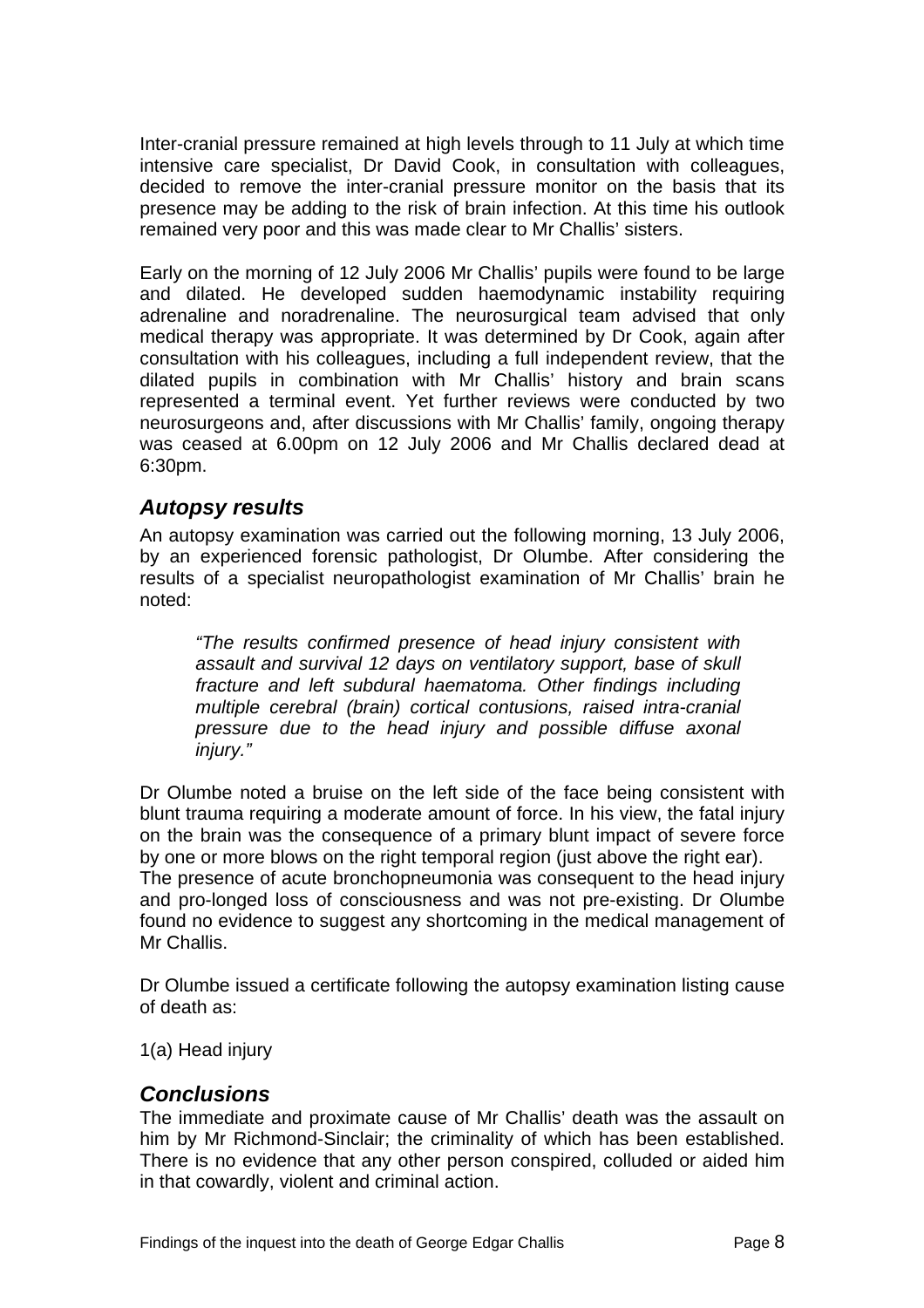<span id="page-10-0"></span>The first aid and medical attention Mr Challis received after the attack was of an appropriately high standard. Once the injuries were sustained it is likely nothing could have been done that would have averted his death.

# **Findings required by s45**

I am required to find, as far as is possible who the deceased person was, how, where, and when he died and the medical cause of the death. As a result of considering all of the material contained in the exhibits, the oral evidence and the submissions made by the lawyers who appeared at the inquests I am able to make the following findings.

|                    | <b>Identity of the deceased</b> - The deceased person was George Edgar<br>Challis.                                                                                                                                                         |
|--------------------|--------------------------------------------------------------------------------------------------------------------------------------------------------------------------------------------------------------------------------------------|
| How he died -      | Mr Challis was a remand prisoner in custody at<br>the Woodford Correctional Centre when he<br>was unlawfully assaulted by another prisoner.<br>He died 11 days later in hospital as a result of<br>injuries sustained during that assault. |
| Place of death $-$ | He died at the Princess Alexandra Hospital in<br>Brisbane.                                                                                                                                                                                 |
| Date of death $-$  | He died on 12 July 2006.                                                                                                                                                                                                                   |
| Cause of death $-$ | Mr Challis died from head injuries.                                                                                                                                                                                                        |

## **Comments and recommendations**

Section 46, insofar as it is relevant to this matter, provides that a coroner may comment on anything connected with a death that relates to public health or safety, the administration of justice or ways to prevent deaths from happening in similar circumstances in the future.

The two issues in this case which warrant some comment from this perspective concern:-

- The adequacy of the response of the CSOs to the initial assault; and
- The preservation of evidence.

## *The response of the CSOs'*

The primary responsibility for the death of Mr Challis undoubtedly lies with Mr Richmond-Sinclair: that has been established beyond reasonable doubt by the verdict of a criminal court. However, the authorities have a moral and legal responsibly to take all reasonable steps to preserve the safety of all prisoners. As Dostoyevsky famously observed; *"The degree of civilisation in a society can be judged by entering its prisons."[1](#page-10-1)*

<span id="page-10-1"></span> 1 Dostoyevsky, Fyodor - *The House of the Dead (1862)*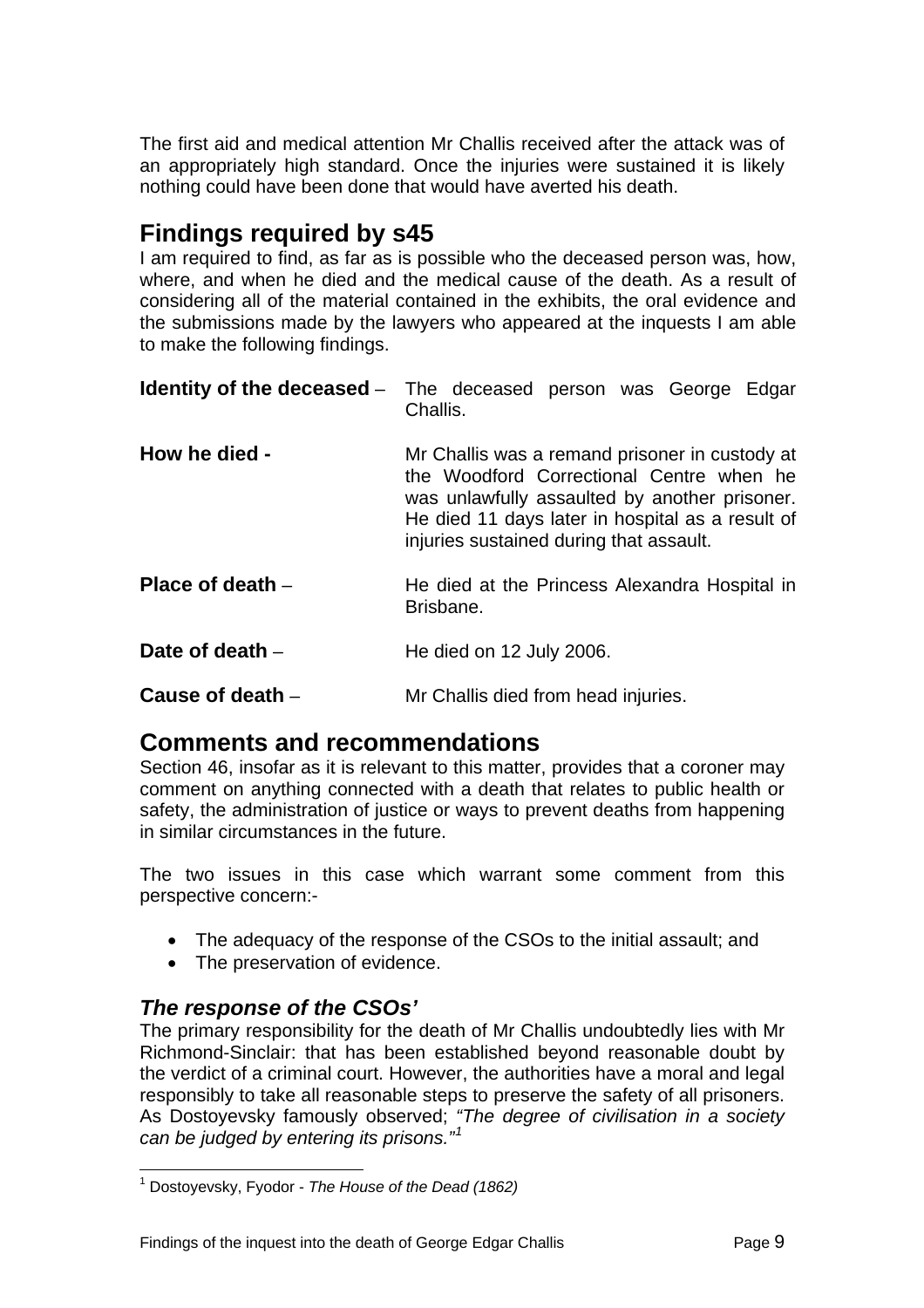The failure of the corrective services officers to take actions which may have prevented the assault are concerning. It seems likely that had CSO Ruddock, or indeed either of the others entered the yard immediately on becoming aware of the first assault, they would have discouraged further conflict or been in a position to stop the second assault. It seems from the evidence of the prison managers and the other material tendered in evidence that there was an expectation by prison authorities that the CSOs would provide a physical presence on the floor of the unit much sooner than was actually provided by the officers in this case.

That raises the question whether the failure of the officers to intervene in a timely manner resulted from inadequate policy and procedures in place at the time or whether there was a failure to comply with those policy and procedures.

The detailed report compiled by Inspectors appointed pursuant to s.219 of the *Corrective Services Act* 2000 referred to earlier, made the following findings relevant to this issue:

- Officers in unit N12 and N13 failed to respond in a timely and appropriate manner after the fight between Richmond-Sinclair and Challis in the exercise yard. In particular there was a failure to call an emergency 'code yellow – officer needs assistance'.
- There is a culture of CSO's not reporting incidents between prisoners within units N12 and N13.
- There was an absence of dynamic security in unit N13 evidenced by officers managing the unit from the officers' station behind closed grills. The report noted that this may be indicative of a widespread practice at WCC.

The Code Yellow Policy in place at WCC during the relevant time set out its purpose as follows:

*"To provide an immediate, effective and coordinated response to an officer requiring assistance while maintaining the safety of all persons and the security and integrity of the Centre."* 

It set out a requirement for the first officer responding to the incident; requiring that person to raise the alarm by saying over the radio 'ALERT, ALERT, CODE YELLOW' followed by the location. The policy at this point provides the following as an example:

#### *"November 17, inmates fighting"*

The inquest heard the opinions of various experienced corrections officials in addition to the CSO's involved in this incident as to when a code yellow was to be called. Opinions differed as to whether it was necessary to call a code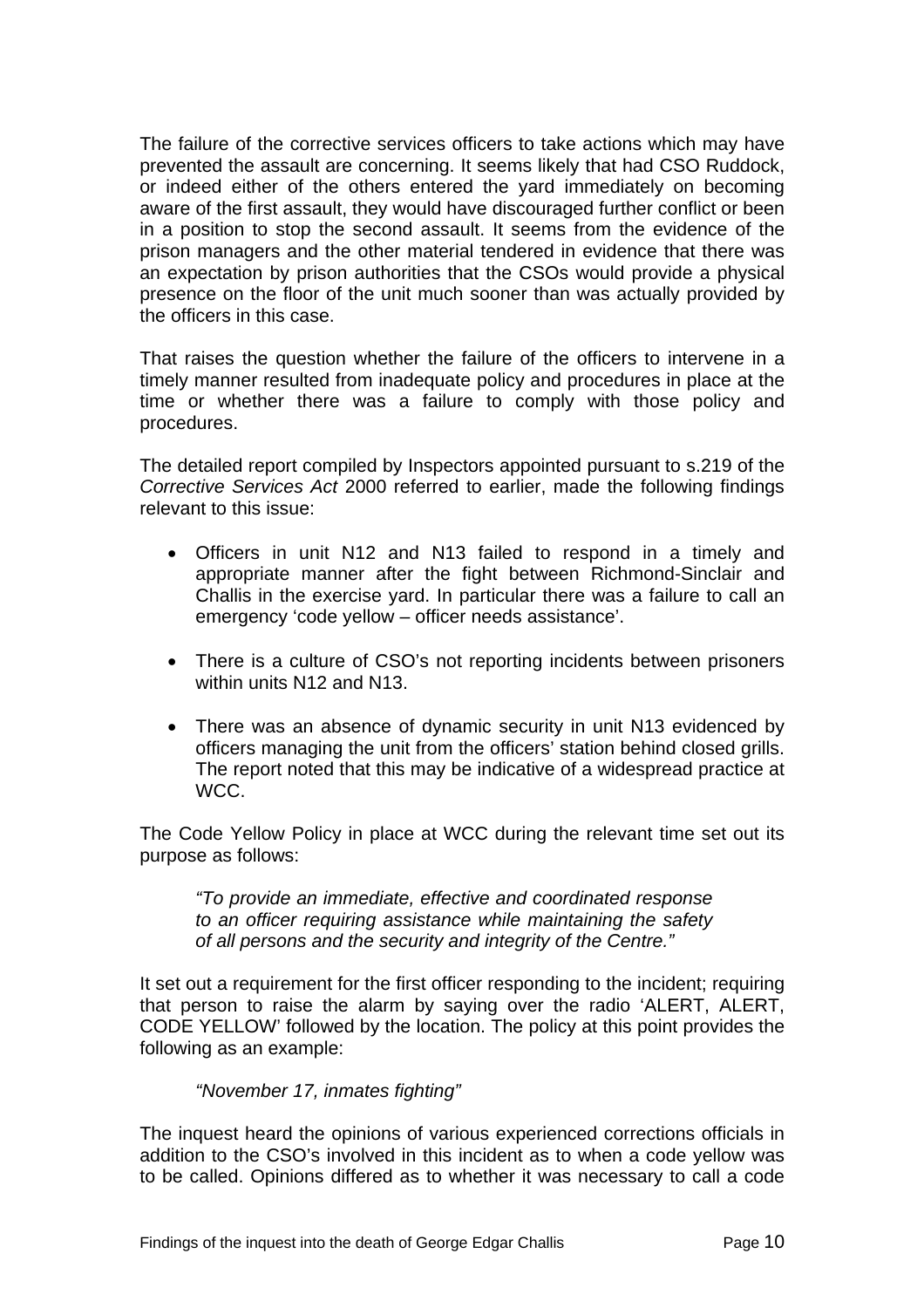<span id="page-12-0"></span>yellow on all occasions that two or more prisoners were observed to be fighting or whether there was an element of discretion on the part of the CSO involved.

The inquest heard in particular from Mr Scott Collins, General Manager of Custodial Operations for DCS and a former General Manager of WCC. He was very clear in his view that the calling of a code yellow retained an element of discretion on the part of the CSO involved. He said that CSO's are trained that in the case of prisoners seen to be fighting that the overarching objective is to do something to ensure that this is stopped as soon as possible. That may, in the first instance, be the imposition of a physical presence or even a physical intervention into the fight should the CSO feel it is safe to do so. If it is the case that the CSO involved is not of the view that a situation can be resolved without imposing on their safety the option is then clearly to call a code yellow.

It is on this basis I believe that the failure of the officers involved in this case was not simply failing to call a code yellow immediately (or indeed at all) but in failing to take any action in a way that could reasonably be expected to resolve the situation when it came to their attention that Mr Challis and Mr Richmond-Sinclair had been fighting.

I adopt the findings of the QCS report that it was naïve to believe that the two prisoners would remain separated once they had been spoken to by CSO Ruddock.

I am satisfied the officers involved were trained and instructed to physically intervene in situations such as those on the afternoon of 1 July 2006 rather than remain passive. If they did not feel safe in doing so; and I can understand why they may not have, then it was incumbent on them to have called a code yellow. They did neither.

#### **Changes in procedure**

The inquest heard from various senior officers at WCC in relation to changes in procedures at the prison. It is clear that CSO's at WCC are now expected to call a code yellow in circumstances where two prisoners are seen to be fighting. CSO Ruddock's evidence confirmed that the frequency of code yellows has increased significantly since this incident.

This approach appears to withdraw from individual CSO's the option of applying their discretion as to whether physical intervention may alone be sufficient to resolve matters. The obvious downside to the new approach is the imposition on prison staff and the potential to reduce security in other areas of the prison. The inquest heard that the current hierarchy at WCC did not consider the current frequency with which code yellows are being called compromised safety or security and I accept that evidence.

Mr Collins gave evidence about the training regime put in place since this incident as it concerns the response to 'contingencies'. He held the role of General Manager at WCC for a period shortly after Mr Challis' death and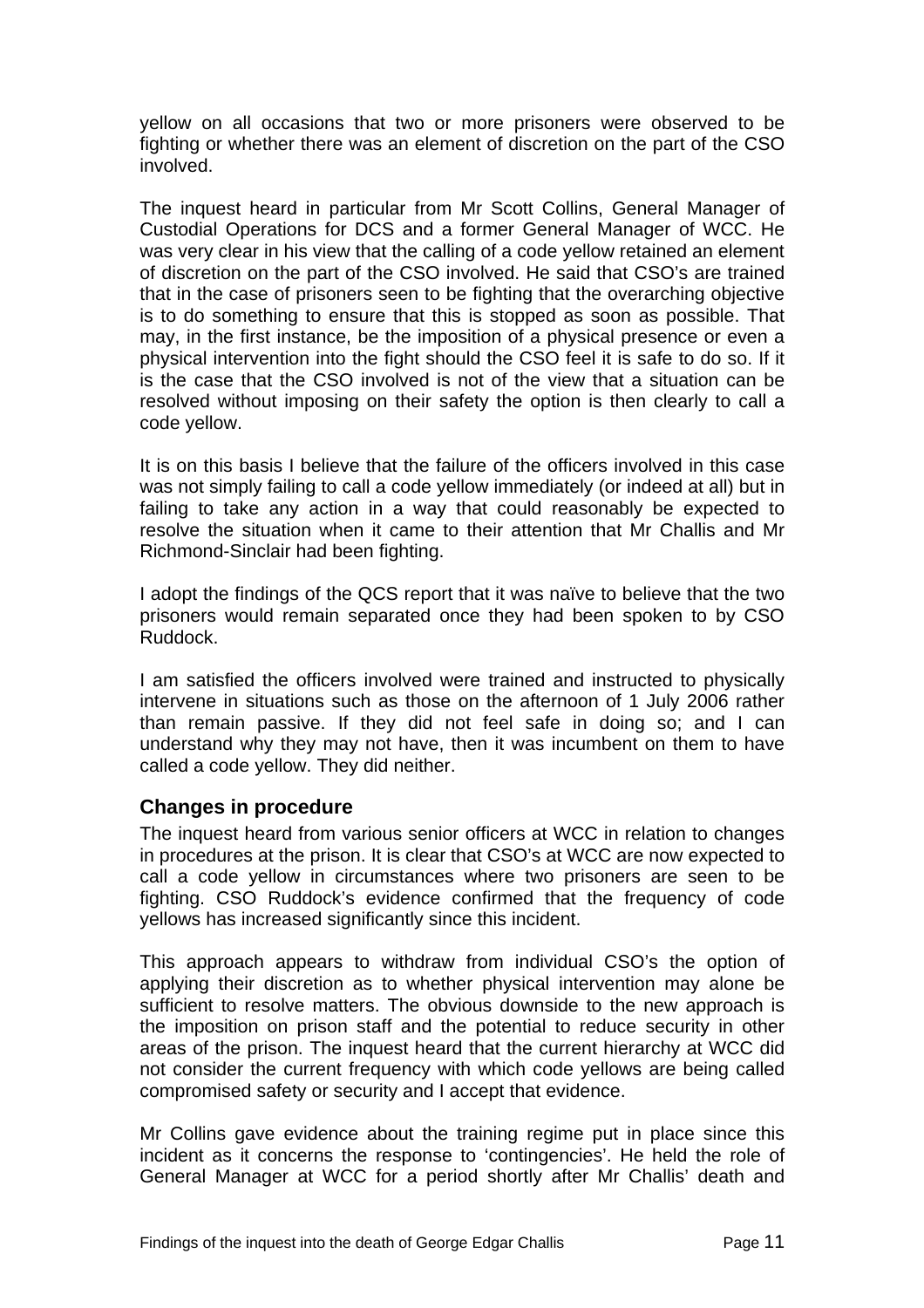<span id="page-13-0"></span>personally oversaw an increase in the level of code yellow practice drills for staff at the prison. The records show a marked increase in such drills immediately after the death of Mr Challis before once again tailing off. In any event it appears that such training included little if no focus on when code yellows were to be called (the issue in the case of Mr Challis), rather they were concerned with the response to such a call. This issue may be overcome by the adoption of the policy outlined above imposing a mandatory requirement to call code yellows in certain situations.

The evidence given by Mr Collins also highlighted an increased focus in the training of CSO's on 'dynamic security'. Daily inspection reports aim to provide a level of oversight on the extent to which officers are interacting with the prisoners.

I am of the view no useful recommendations could be made by me in relation to the issue.

#### *Preservation of evidence*

As mentioned earlier, there is a basis for concern about aspects of the evidence preservation procedures adopted in this case.

The inspectors report also dealt with that issue and found:

- There was poor communication between supervisors who acted independently of each other in the aftermath of the incident.
- There was a failure to preserve evidence by allowing Mr Richmond-Sinclair to shower and place his clothing in a single bag.
- Mr Richmond-Sinclair was placed in a detention unit without supervision and without officers considering self-harm/suicide indicators.
- No evidence was found that the CSO's had been trained to a competent level in responding to 'contingencies'. There was a lack of recent training in such matters. This was evidenced in their lack of crime scene and evidence preservation skills and the poor first officer response to an 'offender on offender' assault.

#### **Changes in procedure**

Mr Collins acknowledged the management of the crime scene in this case was 'less than ideal'. He explained the current regime of training for CSO's and those in supervisory roles as to crime scene management and the preservation of evidence. This involves a localised training package for each correctional facility being devised by intelligence officers from the prison and members of the QPS CSIU. Training for prison staff is then conducted by the intelligence officers several times a year.